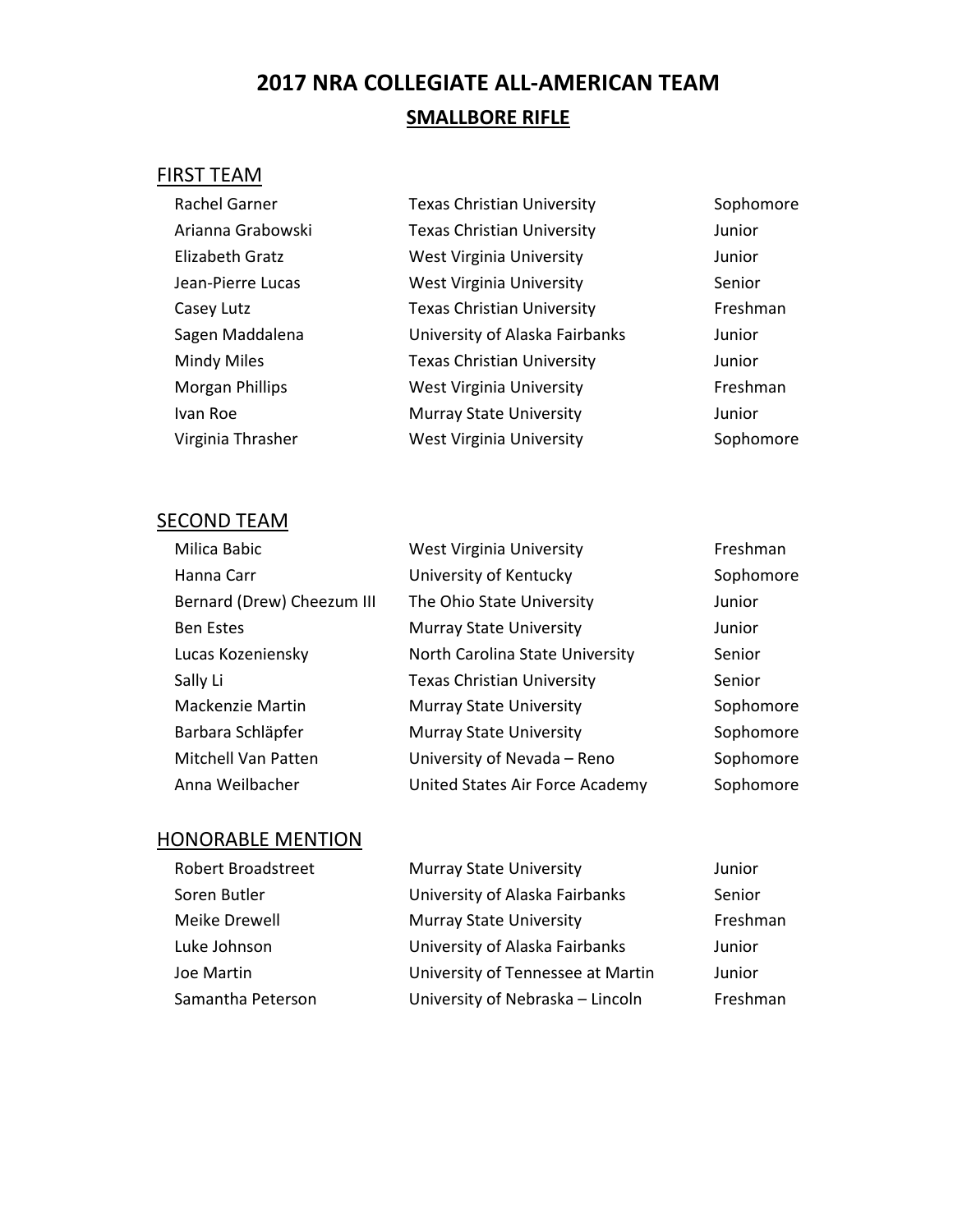# **2017 NRA COLLEGIATE ALL-AMERICAN TEAM AIR RIFLE**

## FIRST TEAM

| Milica Babic         | <b>West Virginia University</b>   | Freshman  |
|----------------------|-----------------------------------|-----------|
| Spencer Cap          | United States Air Force Academy   | Sophomore |
| <b>Rachel Garner</b> | <b>Texas Christian University</b> | Sophomore |
| Elizabeth Gratz      | <b>West Virginia University</b>   | Junior    |
| <b>Heather Kirby</b> | University of Kentucky            | Senior    |
| Lucas Kozeniensky    | North Carolina State University   | Senior    |
| Sagen Maddalena      | University of Alaska Fairbanks    | Junior    |
| Mindy Miles          | <b>Texas Christian University</b> | Junior    |
| Ivan Roe             | <b>Murray State University</b>    | Junior    |
| Virginia Thrasher    | <b>West Virginia University</b>   | Sophomore |

## **SECOND TEAM**

| Bernard (Drew) Cheezum III | The Ohio State University         | Junior              |
|----------------------------|-----------------------------------|---------------------|
| Dacotah Faught             | University of Nebraska - Lincoln  | Junior              |
| Ryan Jacobs                | United States Air Force Academy   | Senior              |
| Sally Li                   | <b>Texas Christian University</b> | Senior              |
| Mackenzie Martin           | <b>Murray State University</b>    | Sophomore           |
| <b>Brandon Muske</b>       | Jacksonville State University     | Senior              |
| Lauren Phillips            | North Carolina State University   | <b>Grad Student</b> |
| Alathea Sellars            | <b>Murray State University</b>    | Sophomore           |
| <b>Rhiann Travis</b>       | The Ohio State University         | Freshman            |
| Alison Weisz               | University of Mississippi         | Senior              |

| Jean-Pierre Lucas   | West Virginia University          | Senior    |
|---------------------|-----------------------------------|-----------|
| Casey Lutz          | <b>Texas Christian University</b> | Freshman  |
| Logan Ogden         | United States Air Force Academy   | Freshman  |
| Mitchell Van Patten | University of Nevada - Reno       | Sophomore |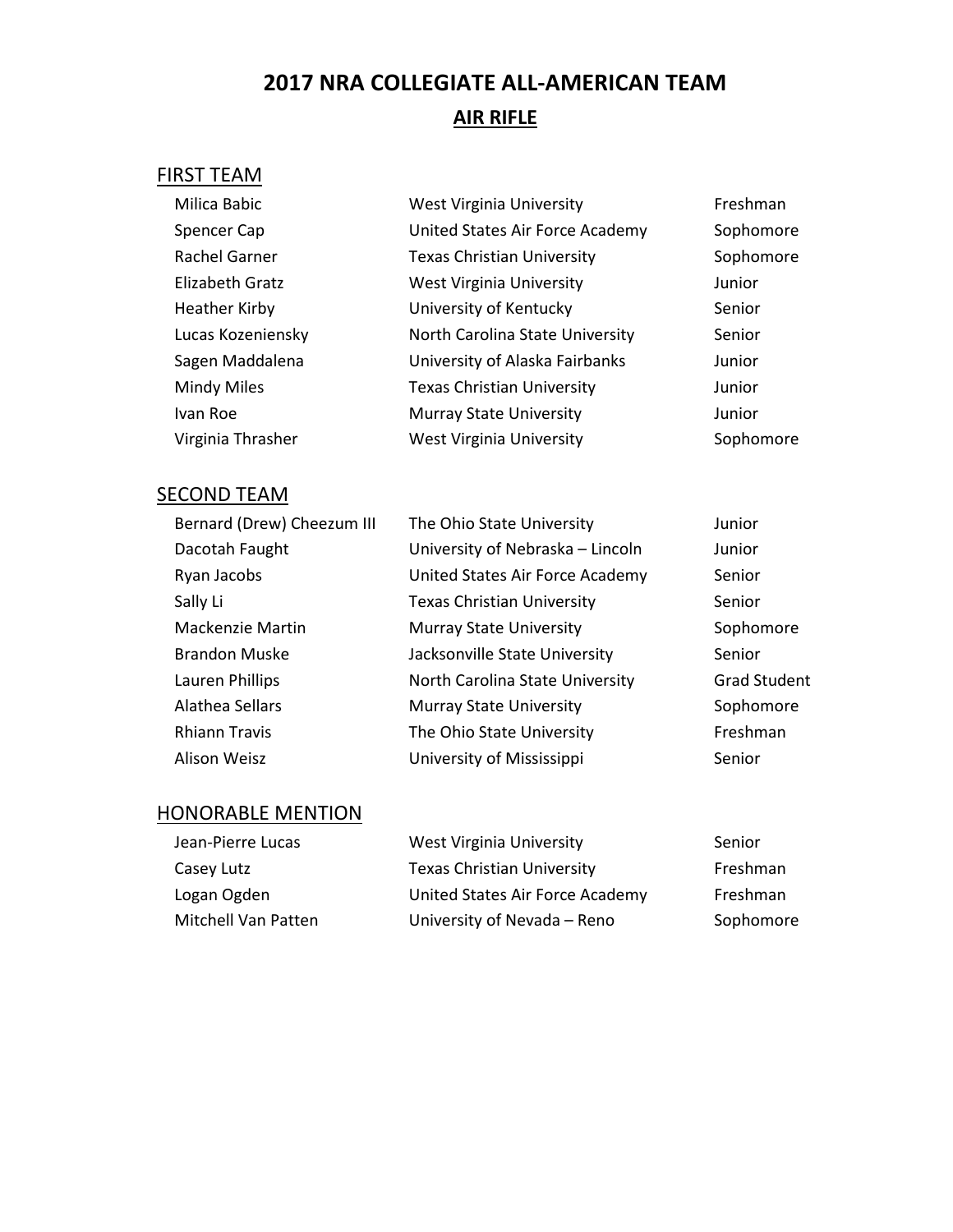## **2017 NRA COLLEGIATE ALL-AMERICAN TEAM FREE PISTOL**

## FIRST TEAM

| <b>Quentin Cauffman</b><br>Anthony McCollum<br>Helen Oh<br>Jeffrey E. Schanz<br>David M. Wilkinson | The Ohio State University<br>The Ohio State University<br>United States Coast Guard Acad.<br>United States Military Academy<br>The Citadel | Senior<br>Sophomore<br>Sophomore<br>Senior<br>Senior |
|----------------------------------------------------------------------------------------------------|--------------------------------------------------------------------------------------------------------------------------------------------|------------------------------------------------------|
|                                                                                                    |                                                                                                                                            |                                                      |
| SECOND TEAM                                                                                        |                                                                                                                                            |                                                      |
| <b>Brian Kim</b>                                                                                   | United States Coast Guard Acad.                                                                                                            | Sophomore                                            |
| Travis R. Moody                                                                                    | United States Military Academy                                                                                                             | Senior                                               |
| Thitiphop Phucharoen                                                                               | The Citadel                                                                                                                                | Junior                                               |
| Nathan M. Williams                                                                                 | United States Naval Academy                                                                                                                | Senior                                               |
| William Wong                                                                                       | Mass. Institute of Technology                                                                                                              | Senior                                               |
| <b>HONORABLE MENTION</b>                                                                           |                                                                                                                                            |                                                      |
| Seth Bearjar                                                                                       | The Ohio State University                                                                                                                  | Senior                                               |
| Mark C. Lister                                                                                     | United States Military Academy                                                                                                             | Senior                                               |
| Mike Soklaski                                                                                      | The Ohio State University                                                                                                                  | Junior                                               |
|                                                                                                    | <b>STANDARD PISTOL</b>                                                                                                                     |                                                      |
| FIRST TEAM                                                                                         |                                                                                                                                            |                                                      |
| <b>Quentin Cauffman</b>                                                                            | The Ohio State University                                                                                                                  | Senior                                               |
| Thitiphop Phucharoen                                                                               | The Citadel                                                                                                                                | Junior                                               |
| <b>Brett Tucker</b>                                                                                | The University of Akron                                                                                                                    | Sophomore                                            |
| <b>Bryce Tucker</b>                                                                                | The University of Akron                                                                                                                    | Senior                                               |
| David M. Wilkinson                                                                                 | The Citadel                                                                                                                                | Senior                                               |

#### **SECOND TEAM**

| Irina Andrianova        | The Ohio State University       | Junior    |
|-------------------------|---------------------------------|-----------|
| <b>Anthony McCollum</b> | The Ohio State University       | Sophomore |
| Helen Oh                | United States Coast Guard Acad. | Sophomore |
| William M. Chance Smith | The Citadel                     | Junior    |
| William Wong            | Mass. Institute of Technology   | Senior    |
|                         |                                 |           |

| Zach Dahmen       | The Ohio State University       | Sophomore |
|-------------------|---------------------------------|-----------|
| Brian Kim         | United States Coast Guard Acad. | Sophomore |
| Mark C. Lister    | United States Military Academy  | Senior    |
| John H. Patton    | Newberry College                | Senior    |
| Jeffrey E. Schanz | United States Military Academy  | Senior    |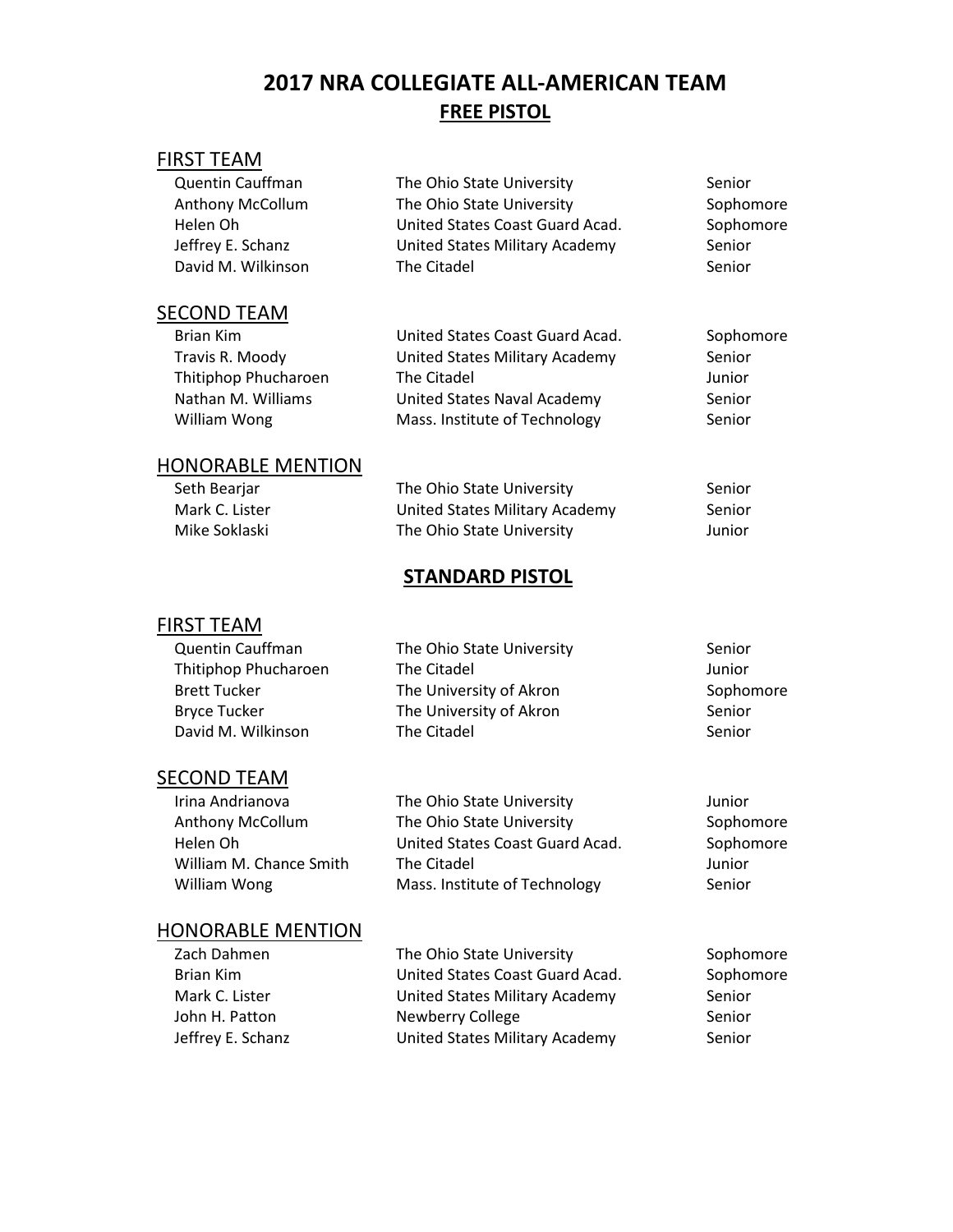## **2017 NRA COLLEGIATE ALL-AMERICAN TEAM AIR PISTOL**

#### FIRST TEAM

| Mark C. Lister          |   |
|-------------------------|---|
| <b>Anthony McCollum</b> |   |
| Helen Oh                | ı |
| Thitiphop Phucharoen    |   |
| Mike Soklaski           | ٦ |
| David M. Wilkinson      |   |

#### **SECOND TEAM**

| Irina Andrianova       | The Ohio State University       | Junior   |
|------------------------|---------------------------------|----------|
| <b>Rachel Cantrell</b> | University of Utah              | Freshman |
| Quentin Cauffman       | The Ohio State University       | Senior   |
| <b>Brian Kim</b>       | United States Coast Guard Acad. | Sophomor |
| Julie Kim              | Mass. Institute of Technology   | Junior   |
| Travis R. Moody        | United States Military Academy  | Senior   |
| Jeffrey E. Schanz      | United States Military Academy  | Senior   |
| William Wong           | Mass. Institute of Technology   | Senior   |
|                        |                                 |          |

## HONORABLE MENTION

| Charlotte K. Asdal  | United States Naval Academy    | Senior |
|---------------------|--------------------------------|--------|
| Chia-Lin Hu         | United States Naval Academy    | Junior |
| Kaylee Needham      | Texas A&M University           | Sophor |
| Minhee K. Pak       | United States Military Academy | Senior |
| Pryce Pinney        | North Dakota State University  | Junior |
| <b>Bryce Tucker</b> | The University of Akron        | Senior |
| Nathan M. Williams  | United States Naval Academy    | Senior |
|                     |                                |        |

## **SPORT PISTOL**

## FIRST TEAM

| Irina Andrianova | The Ohio State University       | Junior    |
|------------------|---------------------------------|-----------|
| Helen Oh         | United States Coast Guard Acad. | Sophomore |
| Minhee K. Pak    | United States Military Academy  | Senior    |
|                  |                                 |           |

#### SECOND TEAM

| Julie Kim       | Mass. Institute of Technology | Junior    |
|-----------------|-------------------------------|-----------|
| Kaylee Needham  | Texas A&M University          | Sophomore |
| Laura Yenchesky | Mass. Institute of Technology | Sophomore |

## HONORABLE MENTION

| Elizabeth Buerling | The Ohio State University   | Senior    |
|--------------------|-----------------------------|-----------|
| Rachel Cantrell    | University of Utah          | Freshman  |
| Maggie J. Chappell | United States Naval Academy | Sophomore |

United States Military Academy Senior The Ohio State University **Sophomore** United States Coast Guard Acad. Sophomore The Citadel **The Citadel** Junior The Ohio State University **The Ohio State University** Junior **David M. Wilkinson The Citadel Senior** 

Acad. Sophomore

Sophomore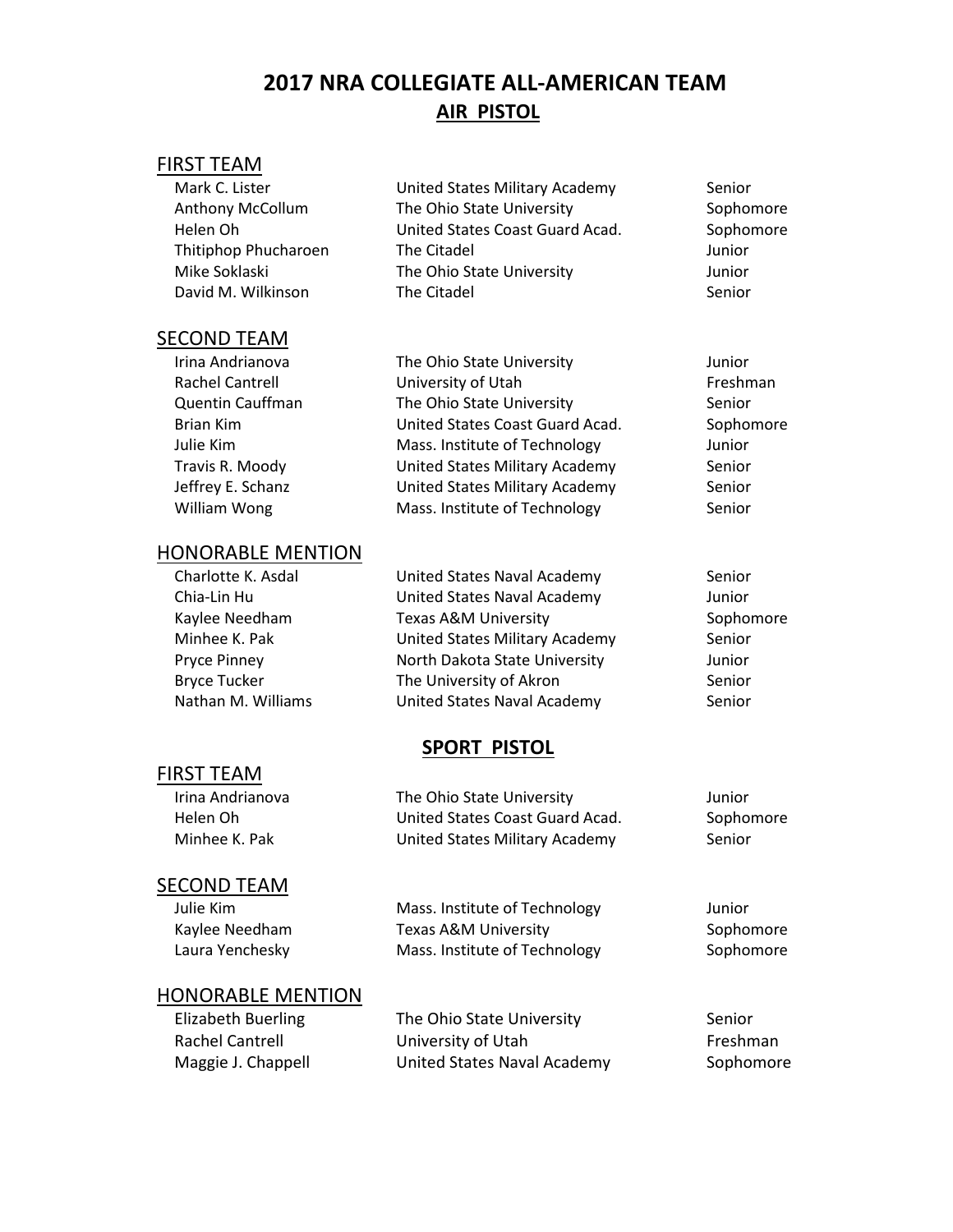## **2017 NRA COLLEGIATE ALL-AMERICAN TEAM SHOTGUN**

#### FIRST TEAM

Drew Lieske Hillsdale College Colt McBee Schreiner University Kie Kababik Hillsdale College Matthew Grunzweig Hillsdale College Jacob Follmer Schreiner University Jordan Hintz Hillsdale College Remington McBee Schreiner University

Chase Walter **Lindenwood University** Matthew Griffiths Lindenwood University Shawn Kemeter **Lindenwood University** Nic Moschetti Lindenwood University

#### SECOND TEAM

| Derek Vacco        |
|--------------------|
| Jason Varozza      |
| Keenan Kremke      |
| Austin Svoboda     |
| Cody Escritt       |
| Dalton Oliver      |
| William Faeth      |
| Colin King         |
| <b>Andrew Feig</b> |
| Will Till          |
| Quinton Smith      |

George Mason University Lindenwood University Midland University Fort Hays State University Fort Hays State University University of Kentucky Midland University Martin Methodist College Lindenwood University **Clemson University** Lindenwood University

| Cole Collier      | <b>Midland University</b>       |
|-------------------|---------------------------------|
| lan Dupre         | Hillsdale College               |
| Melissa Barringer | <b>Schreiner University</b>     |
| lan Hyde          | <b>Schreiner University</b>     |
| Sean Hensley      | Jacksonville University         |
| Patrick McGee     | <b>Martin Methodist College</b> |
|                   |                                 |